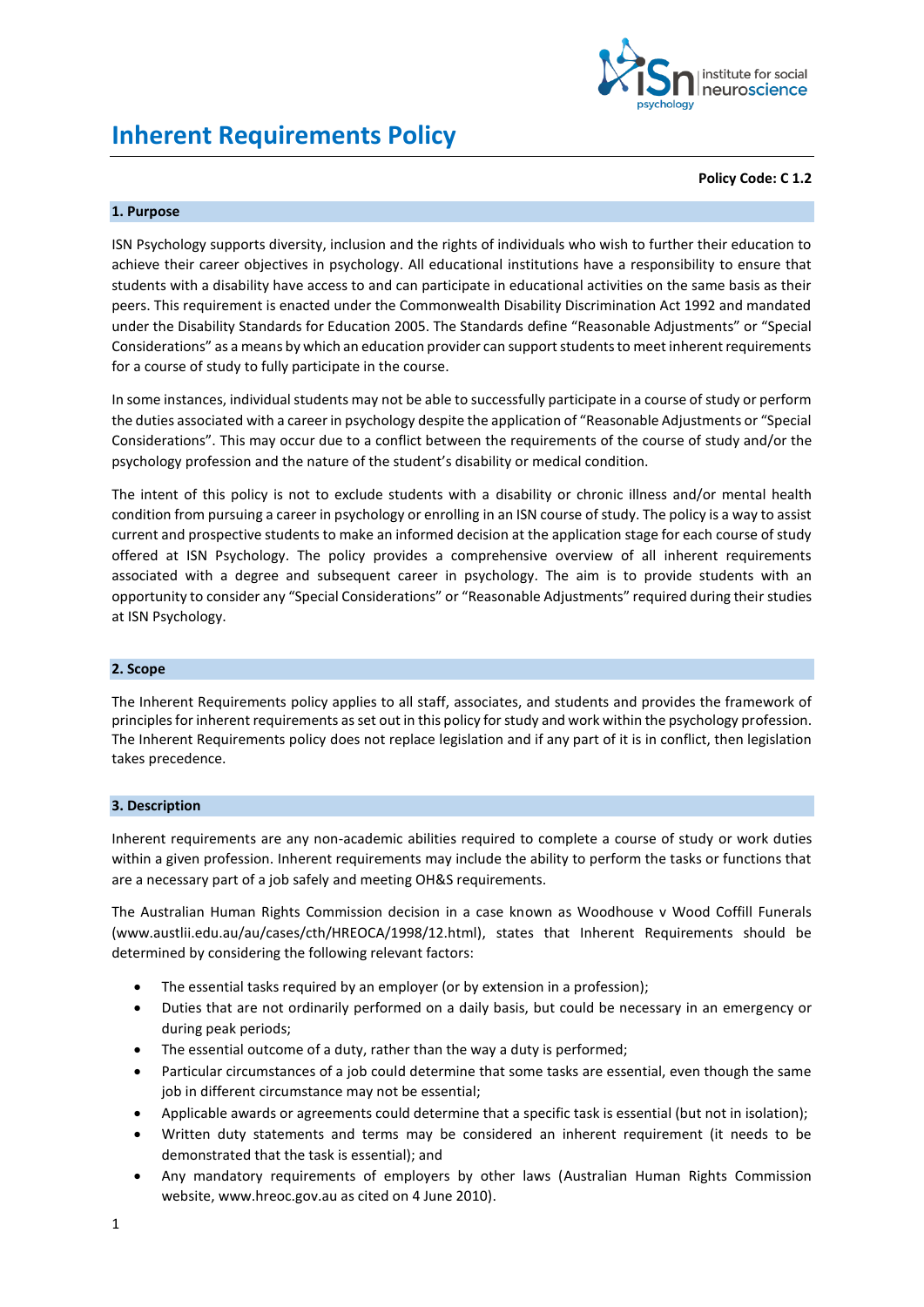

At ISN Psychology inherent requirements are focused on courses and careers in psychology. All students must be able to meet their course of study's inherent requirements to enrol and complete the course. It is ISN Psychology's responsibility to ensure that due process is followed to objectively and reliably assess whether there are any reasonable adjustments possible to allow a student to participate in a course of study and subsequently work within the field of psychology. Reasonable adjustments must not fundamentally change the nature of the inherent requirement.

Students who have a disability or chronic health conditions that may prevent them from meeting inherent requirements should contact the Disability Officer to discuss any reasonable adjustments to support them during their studies as early as possible.

Inherent requirements for psychology courses and subsequent employment in the field of psychology consider students ability to demonstrate ethical behaviour, legal compliance, communication skills (written, verbal and non-verbal), cognition, literacy, language, numeracy, sensory ability (vision and hearing), reflective skills, relational skills, and sustainable performance. A definition and explanation of each listed category is provided below. This document should be read in conjunction with the Australian Psychology Accreditation Council (APAC) Standards and Guidelines and other relevant course information.

# **1. Ethical Behaviour**

The Psychology Board of Australia governs the profession of psychology and psychologist are required to follow a code of ethics, guidelines and policies. Registered psychologists are accountable for professional behaviours, as set out in the code of ethics in all contexts. Students need to learn and demonstrate knowledge and awareness of ethical behaviours, including responsible and ethical research practices and behaving with academic integrity.

Students need to demonstrate ethical behaviours towards:

- Other students;
- College staff; and
- Members of the wider community

# *Justification of inherent requirement*

Ethical behaviours and compliance with the APS Code of Ethics and associated guidelines and policies ensures safe and competent interactions for students and parties with whom they engage. Ethical behaviours ensure the psychological, physical, emotional and spiritual wellbeing of students and other parties.

## *Reasonable Adjustments*

All reasonable adjustments offered to students must ensure that no policies, guidelines or codes are compromised, as set out by the Psychology Board of Australia or internal ISN Policies and Procedures, or result in unethical behaviours.

# *Examples of Ethical Behaviours*

- Complying with professional conduct standards required to maintain provisional or full registration as a psychologist;
- Appropriately acknowledging sources in written assessments and presentations and not plagiarising content;
- Openness in discussion of course work;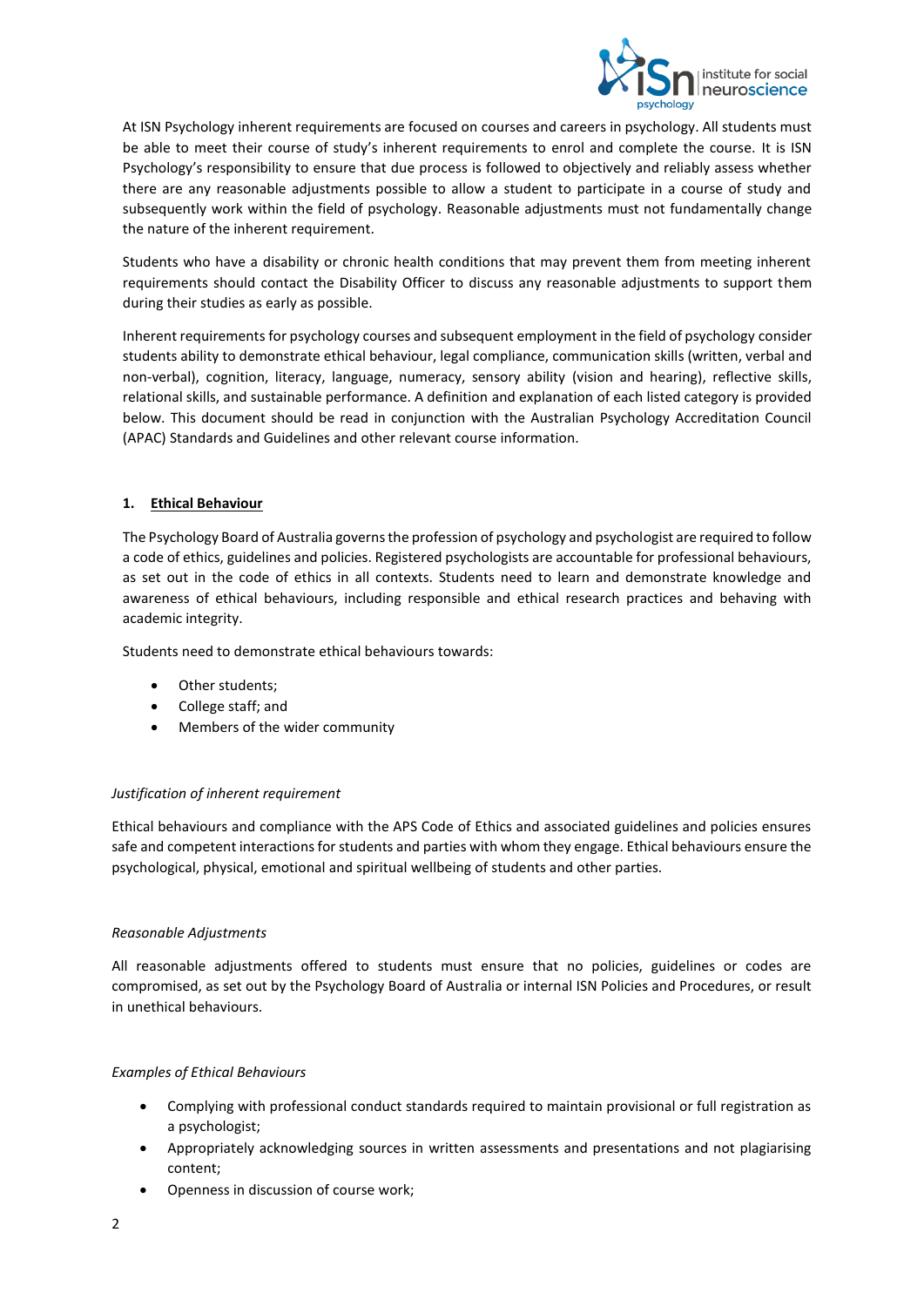

- Displaying empathy towards others' experiences;
- Complying with the code of ethics and associated guidelines;
- Complying to the ISN Policies and Procedures;
- Complying with the Terms of Enrolment.

## **2. Behavioural Stability**

Psychology courses can be cognitively and emotionally demanding. Behavioural stability is required to enable students to function and adapt effectively in a psychology course. Students need to demonstrate an ability to work constructively in both academic and clinical settings as part of a group or one-on-one scenarios with other parties. Students need to demonstrate an ability to handle sensitive information and materials in the course of psychological training and practice and demonstrate the ability to adapt to challenging and unpredictable situations.

## *Justification of inherent requirement*

Behavioural stability allows students to manage unpredictable or challenging situations that may arise as party of psychological work. The inherent requirement requires students to apply psychological training and knowledge to personal self-reflection and development and includes clear articulation of ides, emotional and behavioural regulation, and problem solving skills required within the psychology profession.

#### *Reasonable Adjustments*

Any adjustments should ensure students are able to function in a stable and safe manner within academic and professional settings.

## *Examples of Behavioural Stability*

- Regulating emotions and behaviours related to course materials of a sensitive nature;
- Behaving appropriately and professionally towards other students, college staff and members of the community.

## **3. Communication**

Psychology courses at ISN Psychology and careers in the field of psychology in Australia require students to demonstrate effective written and verbal English language skills. These communication skills are essential to complete a psychology course and provide safe psychological care to clients from the wider community.

Verbal Requirements

- An ability to understand and respond to verbal instruction and communication appropriately in a timely manner;
- Clearly articulate instructions;
- Provide clear and concrete feedback and reporting of situations.

#### Non-verbal Requirements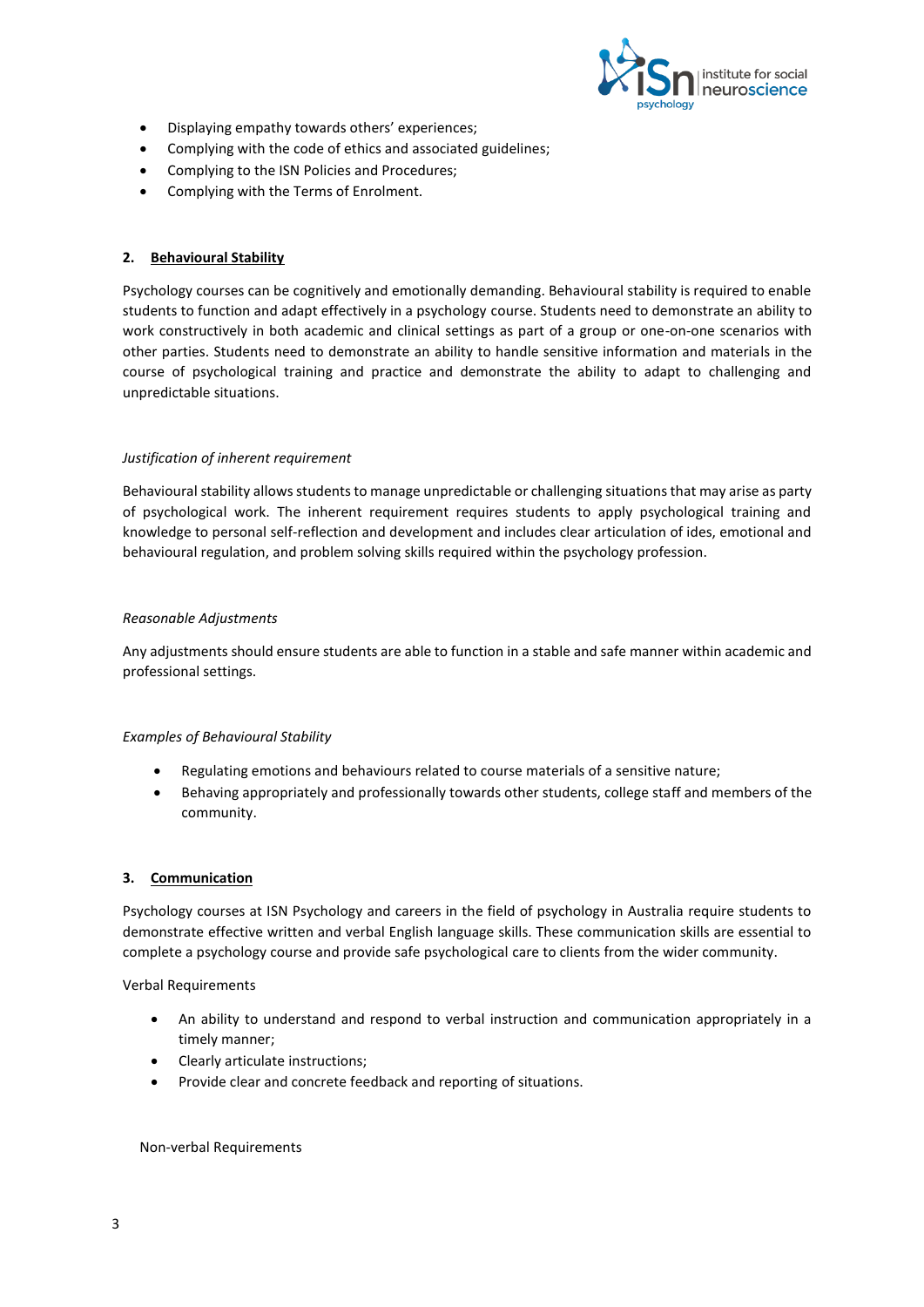

- Demonstrate non-verbal communication of a respectful, honest, empathic nature and nonjudgmental nature;
- A capacity to respond appropriately to behavioural cues;
- Demonstrate awareness of own behaviours;
- Show sensitivity to all individuals and any cultural difference.

## Written Requirements

- Demonstrate an ability to write succinct, coherent and clear documents as an essential part of the practice of psychology with in consideration of potential professional and legal ramifications;
- Written assessments are reflective of the necessary academic standards and conveys knowledge and understanding of relevant subject matters for professional practice;
- An ability to write information for a range of audiences.

#### *Justification of inherent requirement*

Written, verbal and non-verbal communication in various formats and contexts is an essential psychology graduate attribute. Accurate communication abilities may be critical for client safety and/or treatment i.e., the ability to accurately observe and interpret non-verbal and verbal cues assist with rapport building in both academic and professional settings. Communication skills are essential for case formulation and effective observation of clients' presenting issue, symptoms and reactions.

#### *Reasonable Adjustments*

Any adjustment offered must address the timely, effective, accurate and clear communication of ideas in verbal, non-verbal and written format. Adjustments should not compromise on the student's capacity to communicate ideas in clearly in the appropriate format.

#### *Examples of Communication*

- Oral presentations;
- Written reports, essays, case notes, online discussion forums and exams;
- Collecting information through client assessments and asking questions;
- Providing clients with information about their treatment and/or disorder;
- Appropriately discussing client progress with other professionals and within the appropriate forums and formats;
- Recognising non-verbal cues indicating a change in emotional state and appropriately reacting to this change;
- Recognising non-verbal cues of other students and college staff within the academic setting;
- Constructing written assessments at the academic standards or level set by APAC and the institute;
- Appropriately and accurately referencing sources;
- Preparing client and scientific reports appropriate for the purpose and audience within a timely manner.

## **4. Cognitive**

Successful completion of a psychology course requires an understanding and knowledge of theory and practice. Students also need to demonstrate necessary skills in cognition, numeracy and literacy.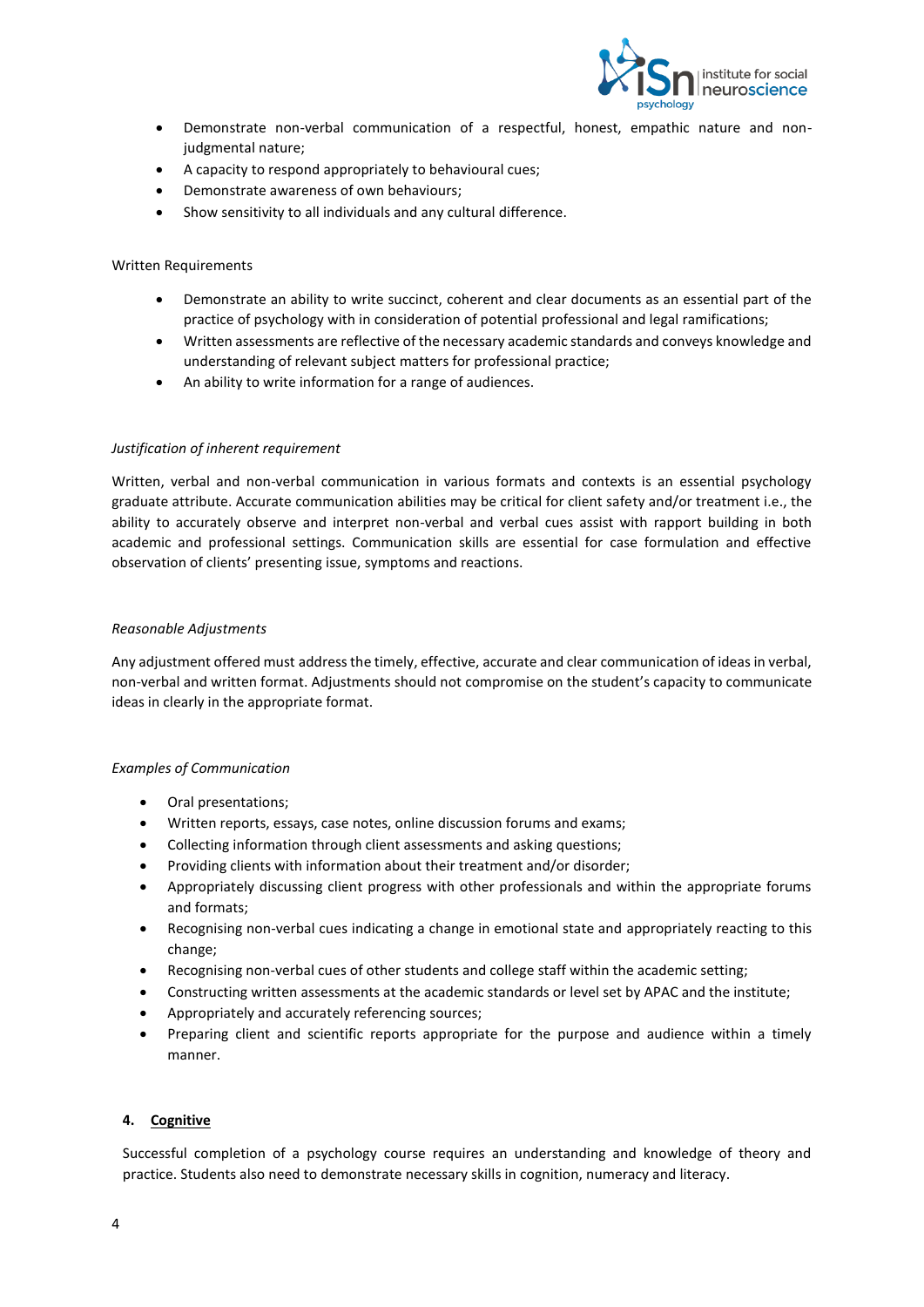

Theoretical Understanding, Knowledge and Cognitive Skills

- The capacity to process, synthesise and recall information;
- Locate appropriate and relevant information;
- Integrate and implement knowledge in practice: and
- Problem solve.

### Literacy

- The ability to comprehend, acquire and convey information in English in various formats; and
- The capacity to understand and implement academic ideas in a scholarly manner.

## Numeracy

- The ability to interpret and apply numerical data, measurements and criteria in academic settings, placements and professionally; and
- The ability to use statistical software.

## *Justification of inherent requirement*

The ability to comprehend, interpret, apply and communicate accurate information is essential for safe and effective assessments, treatments and delivery of other care within psychology. The scientist-practitioner model requires all psychology professionals to demonstrate an ability to collect, analyse, accurately interpret and disseminate data.

## *Reasonable Adjustments*

Adjustments should allow students to demonstrate the minimum acceptable level of knowledge and cognitive skills required to practice safely. No adjustment should impede the student's ability to demonstrate a minimum capacity for effectively acquiring, comprehending and applying accurate information. Adjustments should ensure that the student can demonstrate competent management of numerical data.

## *Examples of Cognition*

- Accurate formulations and treatment plans;
- Testing hypotheses;
- Paraphrasing, summarising and referencing in accordance with appropriate academic conventions (i.e., the APA Style Guide);
- Reading and understanding written instructions;
- Producing documentation within clinical practice that meets legal and professional requirements;
- Producing accurate and concise research report, essays and other written assessment documents; and
- Accurately scoring and interpreting test data.

## **5. Relational Skills**

The practice of psychology requires the ability to develop and maintain respectful relationships within an academic, personal, and professional setting with others.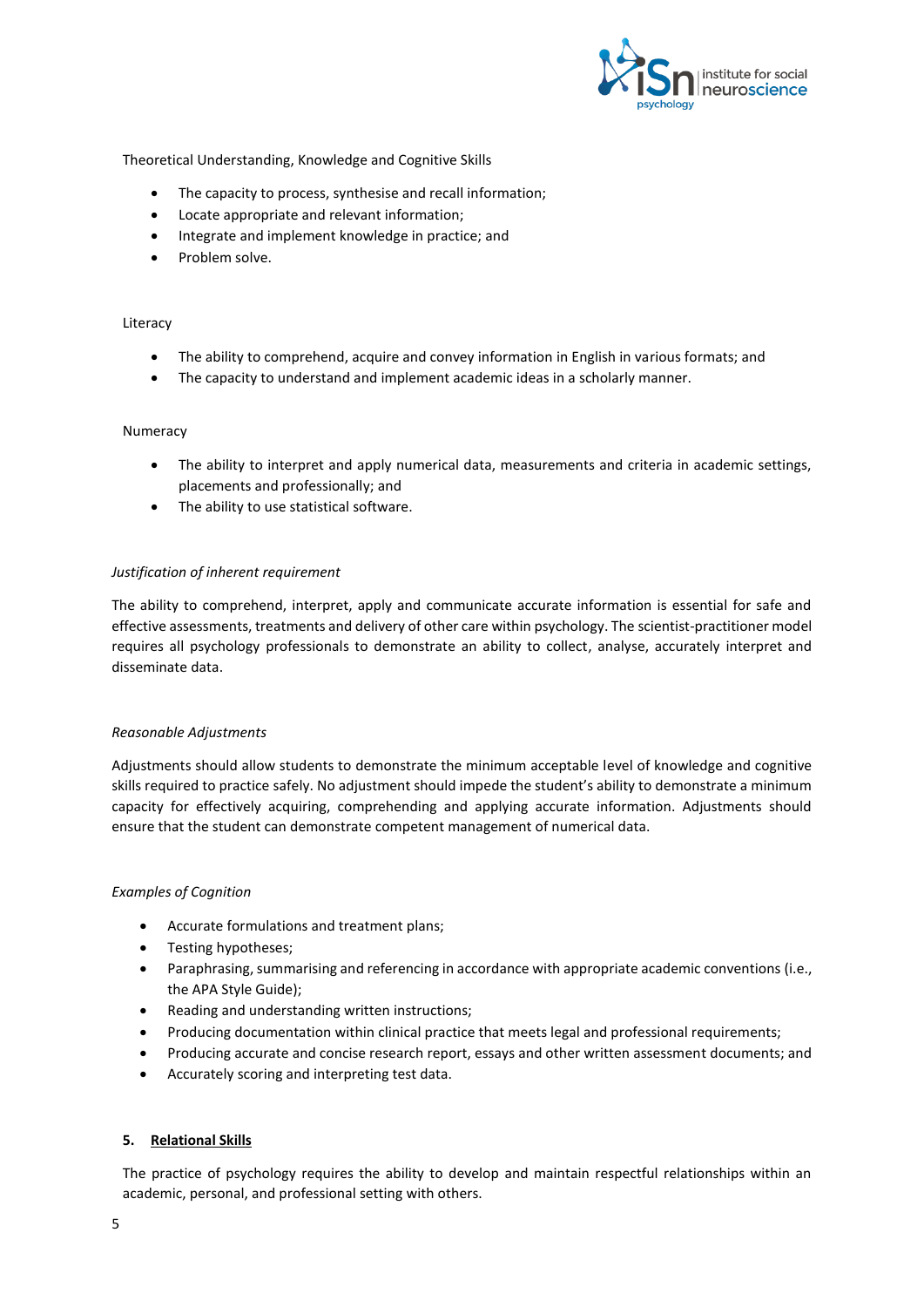

Students on placement need to be able to build rapport with clients and engage in effective listening to deliver counselling interventions. Student should demonstrate an ability to maintain effective working relationships with college staff and other students and demonstrate personal integrity.

## *Justification of inherent requirement*

Relational skills are essential for therapeutic work as a psychologist and in order psychology related work settings.

## *Reasonable Adjustments*

Students must be able to demonstrate minimal effective relational skills required for a range of tasks associated with work in the psychology field.

## *Examples of Relational Skills*

- Building strong rapport with colleagues, staff and clients;
- Effectively managing difficulties arising in therapeutic and academic relationships;
- Taking responsibility of one's own academic progress; and
- Demonstrating consideration and sensitivity to others' personal and cultural values in class, forums or work settings.

## **6. Reflective Skills**

The practice of psychology requires an ability to learn from experiences, self-awareness and a capacity to reflect on one's own issues, behaviours, emotions, cognitions, actions, and values and how this may impact on practice.

Students needs to demonstrate:

- An ability to self-reflect and learn through experiential activities within the course;
- Show awareness of their own feelings, motivations and attitudes;
- Reflect on their professional performance;
- Accept constructive feedback on their professional practice and apply it; and
- Show a capacity for independent learning.

## *Justification of inherent requirement*

The ability to reflect and show self-awareness is an important graduate attribute and is and essential skill in psychological practice, clinical and research supervision. To work with clients and responding to them appropriately requires an understanding of oneself and regulate emotional and behavioural responses.

## *Reasonable Adjustments*

A student must be able to demonstrate acceptable minimum capacity to self-reflect and no adjustments should compromise this capacity.

*Examples of Reflective Skills*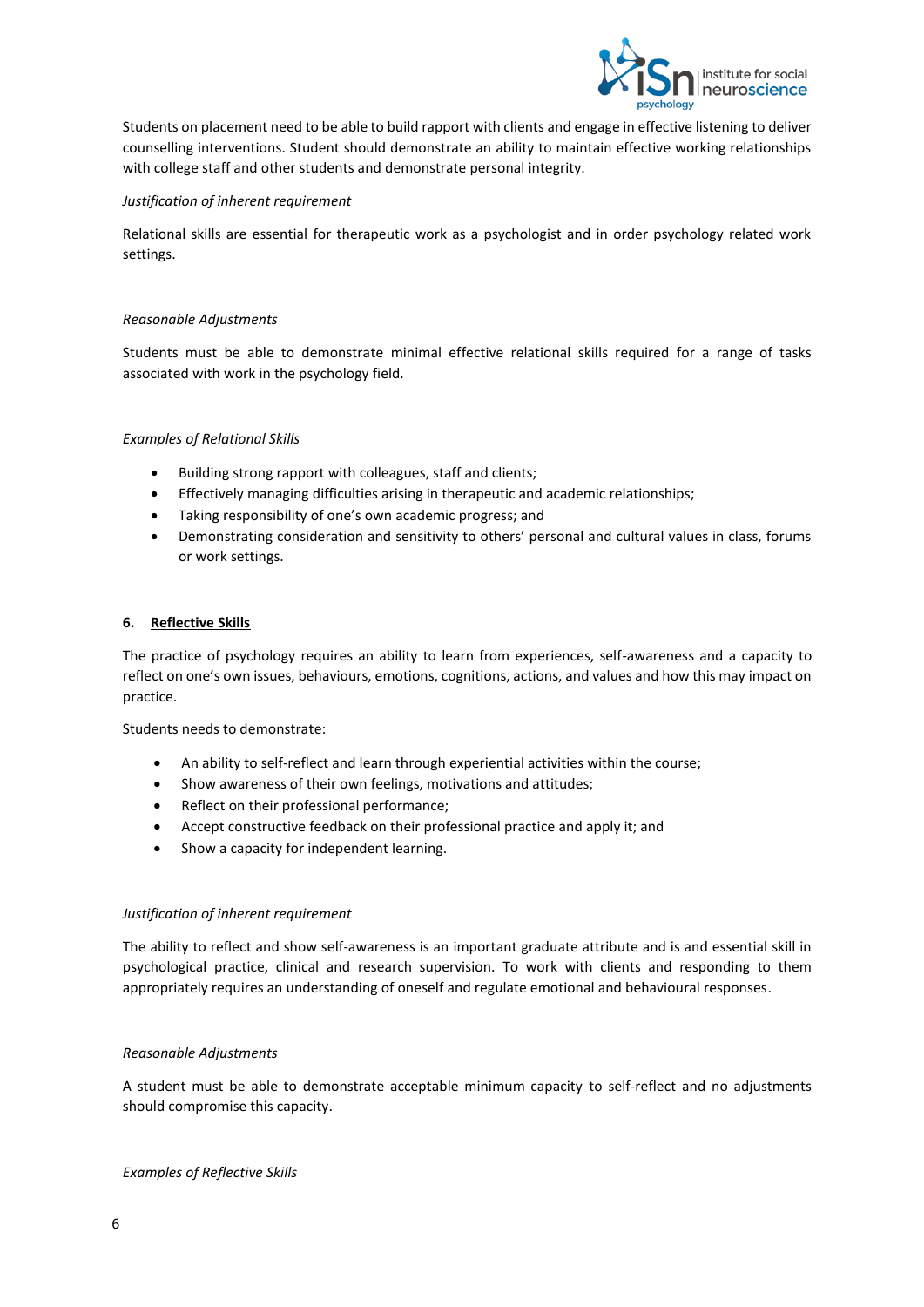

- The ability to recognise one's own reactions within various situational context and how this may affect interactions and work with other students, college staff, and other professionals;
- The ability to identify when a professional issue is outside one's scope of knowledge or practice may be affected by an impairment; and
- The ability to accurately assess one's own academic and professional performance and integrate feedback effectively.

## **7. Sustainable Performance**

Psychological practice requires sustainable physical and mental performance over time.

Students need to demonstrate an ability to:

- Sustain reasonable physical energy to complete course specific tasks in a timely manner;
- Meet minimum attendance requirements;
- Complete all required assessment tasks;
- Complete units of study in the course within the maximum allowed period of enrolment;
- Complete examinations within allocated times;
- Concentrate and complete repetitive tasks; and
- Maintain consistent and good performance for the duration of the course.

## *Justification of inherent requirement*

Physical and mental endurance are essential for work in the psychology field. The courses at ISN Psychology requires students to attend 80% of classes and complete all assessments within a unit of study within a set timeframe.

## *Reasonable Adjustments*

Adjustments must facilitate the completion of assessments and class attendance within a reasonable timeframe. Adjustments must ensure consistent performance can be achieved and sustained over a given period.

## *Examples of Sustainable Performance*

- Attending and participating in tutorials, lectures, and workshops for each unit of study throughout the day;
- Maintaining an adequate completion rate of units of study within the maximum timeframe;
- An ability to complete examinations; and
- Maintaining focus and performance over a given period of time.

## **4. Breach of Policy**

ISN expects all staff responsible for the admission, enrolment, and support of students to adhere to this policy and provide adequate supports and adjustments as required. All students are expected to demonstrate the abilities associated with listed inherent requirements throughout their enrolment at ISN Psychology